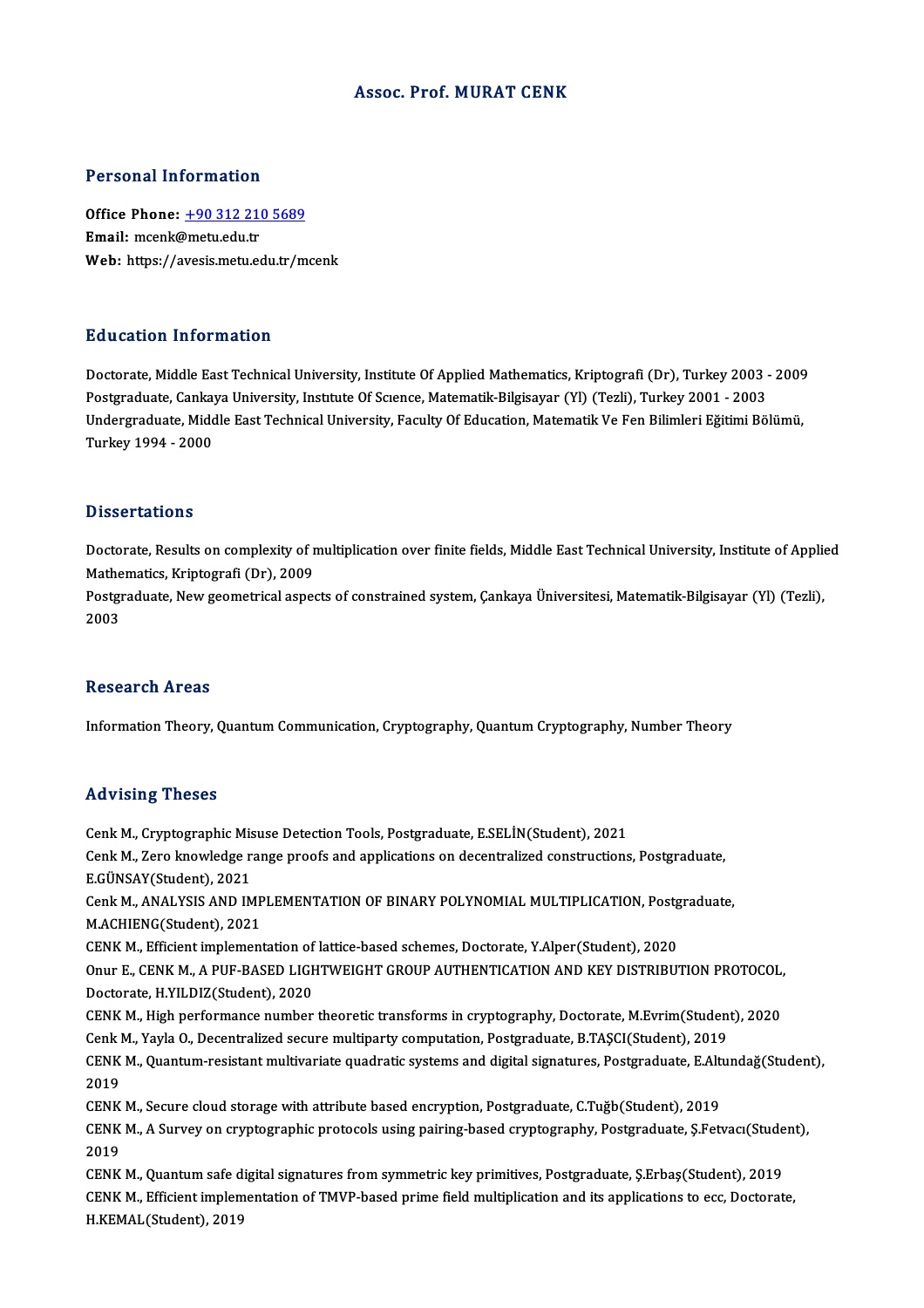CENK M., Large sparse matrix-vector multiplication over finite fields, Doctorate, C.MANGIR(Student), 2019<br>CENK M. AKVU DIZ E. Homomorphic operation for data coqurity in cloud computing Bostaneduate CENK M., Large sparse matrix-vector multiplication over finite fields, Doctorate, C.MANGIR(Student),<br>CENK M., AKYILDIZ E., Homomorphic encryption for data security in cloud computing, Postgraduate,<br>A WAINAKH(Student), 2019 CENK M., Large sparse matrix<br>CENK M., AKYILDIZ E., Homo:<br>A.WAINAKH(Student), 2018 CENK M., AKYILDIZ E., Homomorphic encryption for data security in cloud computing, Postgraduate,<br>A.WAINAKH(Student), 2018<br>CENK M., Faster residue multiplication modulo 521-bit mersenne prime and application to ecc, Doctora A.WAINAKH(Student)<br>CENK M., Faster resid<br>S.ALI(Student), 2017<br>CENK M. Modular ovr

CENK M., Faster residue multiplication modulo 521-bit mersenne prime and application to ecc, Doct<br>S.ALI(Student), 2017<br>CENK M., Modular exponentiation methods in cryptography, Postgraduate, H.Bartu(Student), 2017<br>CENK M., S.ALI(Student), 2017<br>CENK M., Modular exponentiation methods in cryptography, Postgraduate, H.Bartu(Student), 2017<br>CENK M., Homomorphic encryption based on the Ring Learning with Errors (RLWE) problem, Postgraduate,<br>LEREVI CENK M., Modular exponentiati<br>CENK M., Homomorphic encryp<br>İ.KESKİNKURT(Student), 2017<br>CENK M. Modular expoentiatio CENK M., Homomorphic encryption based on the Ring Learning with Errors (RLWE) problem, Postg<br>LKESKİNKURT(Student), 2017<br>CENK M., Modular expoentiation methods in cryptography, Postgraduate, H.BARTU(Student), 2017<br>CENK M. O İ.KESKİNKURT(Student), 2017<br>CENK M., Modular expoentiation methods in cryptography, Postgraduate, H.BARTU(Student), 2017<br>CENK M., On verifiable internet voting systems, Doctorate, K.MUŞ(Student), 2016

CENK M., Modular expoentiation methods in cryptography, Postgraduate, H.BARTU(Student), 2017<br>CENK M., On verifiable internet voting systems, Doctorate, K.MUŞ(Student), 2016<br>CENK M., An analysis on efficient polynomial mult CENK M., On verifiable interi<br>CENK M., An analysis on effi<br>M.BURHAN(Student), 2016<br>CENK M. Analysis of resent CENK M., An analysis on efficient polynomial multiplication algorithms for cryptographic purposes,<br>M.BURHAN(Student), 2016<br>CENK M., Analysis of recent attacks on SSL/TLS protocols, Postgraduate, D.ÖZDEN(Student), 2016<br>CENK

M.BURHAN(Student), 2016<br>CENK M., Analysis of recent attacks on SSL/TLS protocols, Postgraduate, D.ÖZDEN(Student), 2016<br>CENK M., On the efficient implementation of RSA, Postgraduate, H.KÜBRA(Student), 2015

# CENK M., On the enicient implementation or KSA, Postgraduate, H.KUBKA(Student), 2015<br>Articles Published in Journals That Entered SCI, SSCI and AHCI Indexes

rticles Published in Journals That Entered SCI, SSCI and AHCI Indexes<br>I. Faster characteristic three polynomial multiplication and its application to NTRU Prime res r abhoned<br>Faster charact<br>decapsulation<br>Voniares E. CEN **Faster characteris<br>decapsulation<br>Yeniaras E., CENK M.<br>JOUPMAL OF CPVPTC** 

decapsulation<br>Yeniaras E., CENK M.<br>JOURNAL OF CRYPTOGRAPHIC ENGINEERING, 2022 (Journal Indexed in SCI)

Yeniaras E., CENK M.<br>JOURNAL OF CRYPTOGRAPHIC ENGINEERING, 2022 (Journal Indexed in SCI)<br>II. Plgakd: A puf-based lightweight group authentication and key distribution protocol<br>VII DIZ H. CENK M. ONUR E **JOURNAL OF CRYPTOGRAPH<br>Plgakd: A puf-based light<br>YILDIZ H., CENK M., ONUR E.**<br>JEEE Internet of Things Journ Plgakd: A puf-based lightweight group authentication and key distribution pro<br>YILDIZ H., CENK M., ONUR E.<br>IEEE Internet of Things Journal, vol.8, no.7, pp.5682-5696, 2021 (Journal Indexed in SCI)<br>Faster Besidue Multiplicat

IEEE Internet of Things Journal, vol.8, no.7, pp.5682-5696, 2021 (Journal Indexed in SCI)

## II. FASTER INCORD IN THE INCORD IN THE INCORDENT INCORDENT IN THE INTEREMENT IN THE INTEREMULTION IN THE ISLA<br>III. Faster Residue Multiplication Modulo 521-bit Mersenne Prime and an Application to ECC<br>Ali S., CENK M. Faster Residue Multiplication Modulo 521-bit Mersenne Prime and an Application to ECC<br>Ali S., CENK M.<br>IEEE TRANSACTIONS ON CIRCUITS AND SYSTEMS I-REGULAR PAPERS, vol.65, no.8, pp.2477-2490, 2018 (Journal<br>Indeved in SCL)

Ali S., CENK M.<br>IEEE TRANSACT<br>Indexed in SCI)<br>Now Efficient IEEE TRANSACTIONS ON CIRCUITS AND SYSTEMS I-REGULAR PAPERS, vol.65, no.8, pp.24?<br>Indexed in SCI)<br>IV. New Efficient Algorithms for Multiplication Over Fields of Characteristic Three<br>CENY M. Zadab E. H. Hessn M.A.

- Indexed in SCI)<br>New Efficient Algorithms for **M**<br>CENK M., Zadeh F. H. , Hasan M. A.<br>JOUPNAL OF SICNAL PROCESSING New Efficient Algorithms for Multiplication Over Fields of Characteristic Three<br>CENK M., Zadeh F. H. , Hasan M. A.<br>JOURNAL OF SIGNAL PROCESSING SYSTEMS FOR SIGNAL IMAGE AND VIDEO TECHNOLOGY, vol.90, no.3, pp.285-<br>204, 2018 CENK M., Zadeh F. H. , Hasan M. A.<br>JOURNAL OF SIGNAL PROCESSING !<br>294, 2018 (Journal Indexed in SCI)<br>On the anithmatic complexity of JOURNAL OF SIGNAL PROCESSING SYSTEMS FOR SIGNAL IMAGE AND VIDEO<br>294, 2018 (Journal Indexed in SCI)<br>V. On the arithmetic complexity of Strassen-like matrix multiplications<br>CENV M. Heesn M.A.
- 294, 2018 (Journal Indexed in SCI)<br>V. On the arithmetic complexity of Strassen-like matrix multiplications<br>CENK M., Hasan M. A. On the arithmetic complexity of Strassen-like matrix multiplications<br>CENK M., Hasan M. A.<br>JOURNAL OF SYMBOLIC COMPUTATION, vol.80, pp.484-501, 2017 (Journal Indexed in SCI)<br>Efficient subaugdratic space complexity binary po
- VI. Efficient subquadratic space complexity binary polynomial multipliers based on block recombination<br>Cenk M., Hasan M. A., Negre C. JOURNAL OF SYMBOLIC COMP<br>Efficient subquadratic spac<br>Cenk M., Hasan M. A. , Negre C.<br><sup>IEEE Transactions on Compute</sup> Efficient subquadratic space complexity binary polynomial multipliers based on b<br>Cenk M., Hasan M. A. , Negre C.<br>IEEE Transactions on Computers, vol.63, no.9, pp.2273-2287, 2014 (Journal Indexed in SCI)<br>A Now Benresentatio

## Cenk M., Hasan M. A. , Negre C.<br>IEEE Transactions on Computers, vol.63, no.9, pp.2273-2287, 2014 (Journal Indexed in SCI)<br>VII. A New Representation of Elements of Binary Fields with Subquadratic Space Complexity<br>Multiplica **IEEE Transactions on Computers,<br>A New Representation of Elen<br>Multiplication of Polynomials<br>ÖZPUDAKE AKLEVLEKS Conkl** A New Representation of Eleme<br>Multiplication of Polynomials<br>ÖZBUDAK F., AKLEYLEK S., Cenk M.<br>IEICE TRANSACTIONS ON EUNDAM Multiplication of Polynomials<br>ÖZBUDAK F., AKLEYLEK S., Cenk M.<br>IEICE TRANSACTIONS ON FUNDAMENTALS OF ELECTRONICS COMMUNICATIONS AND COMPUTER SCIENCES,<br>no 10, np 2016 2024, 2012 (Journal Indoved in SCD

ÖZBUDAK F., AKLEYLEK S., Cenk M.<br>IEICE TRANSACTIONS ON FUNDAMENTALS OF ELEC<br>no.10, pp.2016-2024, 2013 (Journal Indexed in SCI)<br>On the seneralisation of special moduli for fos IEICE TRANSACTIONS ON FUNDAMENTALS OF ELECTRONICS COMMUNICATIONS AND COMPUTER SCIENCES,<br>no.10, pp.2016-2024, 2013 (Journal Indexed in SCI)<br>VIII. On the generalisation of special moduli for faster interleaved montgomery mod

no.10, pp.2016-2024, 2013 (Journal<br>On the generalisation of special<br>AKLEYLEK S., CENK M., ÖZBUDAK F.<br>JET INFORMATION SECURITY vel 7 On the generalisation of special moduli for faster interleaved montgomery<br>AKLEYLEK S., CENK M., ÖZBUDAK F.<br>IET INFORMATION SECURITY, vol.7, no.3, pp.165-171, 2013 (Journal Indexed in SCI)<br>Improved Three Way Split Formulas

AKLEYLEK S., CENK M., ÖZBUDAK F.<br>IET INFORMATION SECURITY, vol.7, no.3, pp.165-171, 2013 (Journal Indexed in SCI)<br>IX. Improved Three-Way Split Formulas for Binary Polynomial and Toeplitz Matrix Vector Products<br>Cenk M. Negr IET INFORMATION SECURITY, vol.7, no.3, pp.165-171, 2013 (Journal Indexed in SCI)<br>Improved Three-Way Split Formulas for Binary Polynomial and Toeplitz Matrix Vecto<br>Cenk M., Negre C., Hasan M. A.<br>IEEE TRANSACTIONS ON COMPUTE Improved Three-Way Split Formulas for Binary Polynomial and Toeplitz Matrix Vecto<br>Cenk M., Negre C., Hasan M. A.<br>IEEE TRANSACTIONS ON COMPUTERS, vol.62, no.7, pp.1345-1361, 2013 (Journal Indexed in SCI)<br>On the Polynomial M

X. On the Polynomial Multiplication in Chebyshev Form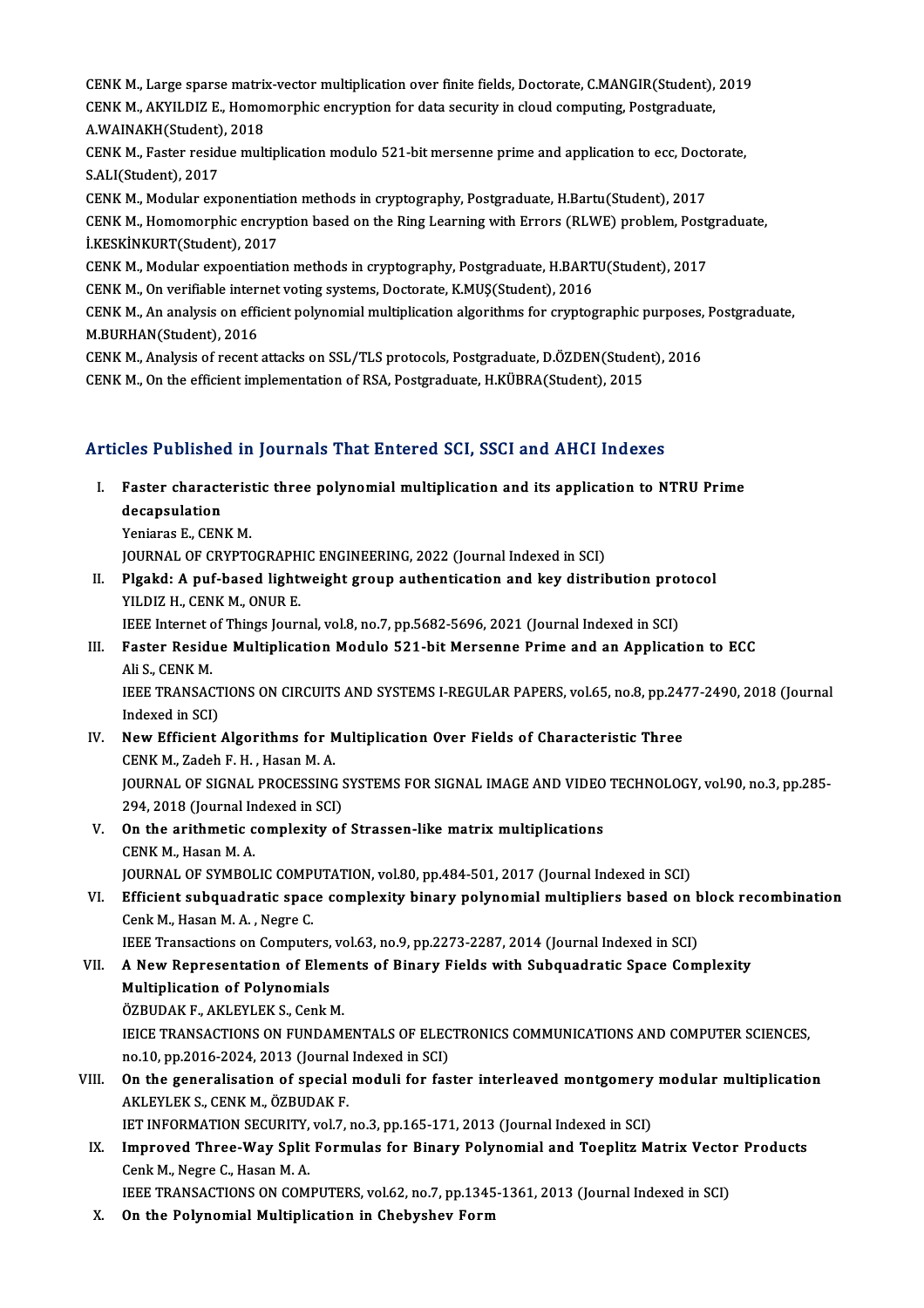AkleylekS.,CenkM.,ÖZBUDAKF. Akleylek S., Cenk M., ÖZBUDAK F.<br>IEEE TRANSACTIONS ON COMPUTERS, vol.61, no.4, pp.584-587, 2012 (Journal Indexed in SCI)<br>Efficient multiplications in E(E)En and E(7)7n Akleylek S., Cenk M., ÖZBUDAK F.<br>IEEE TRANSACTIONS ON COMPUTERS, vol.61, no.4, p<br>XI. Efficient multiplications in F(5)5n and F(7)7n<br>CENV M. ÖZBUDAV E

- **IEEE TRANSACTIONS<br>Efficient multiplicat<br>CENK M., ÖZBUDAK F.<br>JOUPNAL OF COMBUT** Efficient multiplications in F(5)5n and F(7)7n<br>CENK M., ÖZBUDAK F.<br>JOURNAL OF COMPUTATIONAL AND APPLIED MATHEMATICS, vol.236, no.2, pp.177-183, 2011 (Journal Indexed in<br>SCD CENI<br>JOUR<br>SCI)<br>Mult JOURNAL OF COMPUTATIONAL AND APPLIED M<br>SCI)<br>XII. **Multiplication of polynomials modulo x(n)**<br>CENK M ÖZPUDAK E
- SCI)<br>Multiplication of po<br>CENK M., ÖZBUDAK F.<br>THEOPETICAL COMPU Multiplication of polynomials modulo x(n)<br>CENK M., ÖZBUDAK F.<br>THEORETICAL COMPUTER SCIENCE, vol.412, no.29, pp.3451-3462, 2011 (Journal Indexed in SCI)<br>On multiplication in finite fields CENK M., ÖZBUDAK F.<br>THEORETICAL COMPUTER SCIENCE,<br>XIII. **On multiplication in finite fields**<br>Cenk M., ÖZBUDAK F.
- THEORETICAL COMPI<br>On multiplication ir<br>Cenk M., ÖZBUDAK F.<br>JOUPNAL OF COMPI E JOURNAL OF COMPLEXITY, vol.26, no.2, pp.172-186, 2010 (Journal Indexed in SCI) Cenk M., ÖZBUDAK F.<br>JOURNAL OF COMPLEXITY, vol.26, no.2, pp.172-186, 2010 (Journal Indexed in SCI)<br>XIV. Improved Polynomial Multiplication Formulas over F-2 Using Chinese Remainder Theorem<br>Conk M. Qorbudek E
- **JOURNAL OF COMPLE<br>Improved Polynom<br>Cenk M., Oezbudak F.<br>IEEE TRANSACTIONS** Cenk M., Oezbudak F.<br>IEEE TRANSACTIONS ON COMPUTERS, vol.58, no.4, pp.572-576, 2009 (Journal Indexed in SCI)

## Articles Published in Other Journals

- **Tricles Published in Other Journals<br>I. Cortex-M4 optimizations for {R, M} LWE schemes** Alex President in Schot Journal<br>Cortex-M4 optimizations for {R, M}<br>Alkım E., Bilgin Y. A. , Cenk M., Gérard F. Cortex-M4 optimizations for {R, M} LWE schemes<br>Alkım E., Bilgin Y. A. , Cenk M., Gérard F.<br>IACR Transactions on Cryptographic Hardware and Embedded Systems, vol.2020, no.3, pp.336-357, 2020<br>(Refereed Journals of Other Inst Alkım E., Bilgin Y. A. , Cenk M., Gérard F.<br>IACR Transactions on Cryptographic Hard<br>(Refereed Journals of Other Institutions)<br>Kanatauba like formulae and their as IACR Transactions on Cryptographic Hardware and Embedded S.<br>(Refereed Journals of Other Institutions)<br>II. Karatsuba-like formulae and their associated techniques<br>CENV M
- (Referee<br>Karatsu<br>CENK M.<br>IOUPNAI CENK M.<br>JOURNAL OF CRYPTOGRAPHIC ENGINEERING, vol.8, no.3, pp.259-269, 2018 (Journal Indexed in ESCI) CENK M.<br>JOURNAL OF CRYPTOGRAPHIC ENGINEERING, vol.8, no.3, p<br>III. Efficient Big Integer Multiplication in Cryptography<br>II.TER M. B. CENK M.

## **JOURNAL OF CRYPTO<br>Efficient Big Integer<br>İLTER M. B. , CENK M.<br>iournal of information** iLTER M. B. , CENK M.<br>journal of information security, 2017 (Refereed Journals of Other Institutions) ILTER M. B., CENK M.<br>journal of information security, 2017 (Refereed Journals of Ot<br>IV. Some new results on binary polynomial multiplication<br>CENK M. Hosen M. A.

- 
- iournal of information<br>Some new results of<br>CENK M., Hasan M. A.<br>JOUPNAL OF CPYPTO CENK M., Hasan M. A.<br>JOURNAL OF CRYPTOGRAPHIC ENGINEERING, vol.5, no.4, pp.289-303, 2015 (Journal Indexed in ESCI)

# JOOKNAL OF CKTPTOGKAPHIC ENGINEEKING, VOLS, h0.4, pp.289-303, 201<br>Refereed Congress / Symposium Publications in Proceedings

- efereed Congress / Symposium Publications in P<br>I. An Improved Range Proof with Base-3 Construction<br>CUNSAVE Opur C.B. CENIX M I. An Improved Range Proof with Base-3 Construction 14th International Conference on Security of Information and Networks, SIN 2021, Virtual, Online, United Kingdom, GÜNSAY E., Onur C. B., CENK M. 15 - 17 December 2021
- II. TMVP-Friendly Primes for Efficient Elliptic Curve Cryptography<br>Taskin H. K., Cenk M. TMVP-Friendly Primes for Efficient Elliptic Curve Cryptography<br>Taskin H. K. , Cenk M.<br>13th International Conference on Information Security and Cryptology, ISCTURKEY 2020, Virtual, Ankara, Turkey,<br>2...04 Desember 2020, pp. Taskin H. K. , Cenk M.<br>13th International Conference on<br>3 - 04 December 2020, pp.80-87<br>Efficient CeMSS Based Bing S
- 3 04 December 2020, pp.80-87<br>III. Efficient GeMSS Based Ring Signature Scheme 3 - 04 December 2020, pp.80-87<br>Efficient GeMSS Based Ring Signati<br>Demircioğlu M., AKLEYLEK S., CENK M.<br>The Sesend International Werkphan er The Second International Workshop on Cryptography and its Applications – 2'IWCA'19, Oran, Algeria, 18 - 19 June<br>2019 Demir<br>The Se<br>2019<br>Comp The Second International Workshop on Cryptography and its Applications<br>2019<br>IV. Compact and Simple RLWE Based Key Encapsulation Mechanism<br>Alltim E. Bilgin Y. A., CENV.M
- 2019<br>Compact and Simple RLWE<br>Alkim E., Bilgin Y. A. , CENK M.<br>6th International Conference Alkim E., Bilgin Y. A. , CENK M.<br>6th International Conference on Cryptology and Information Security in Latin America (LATINCRYPT), Santiago de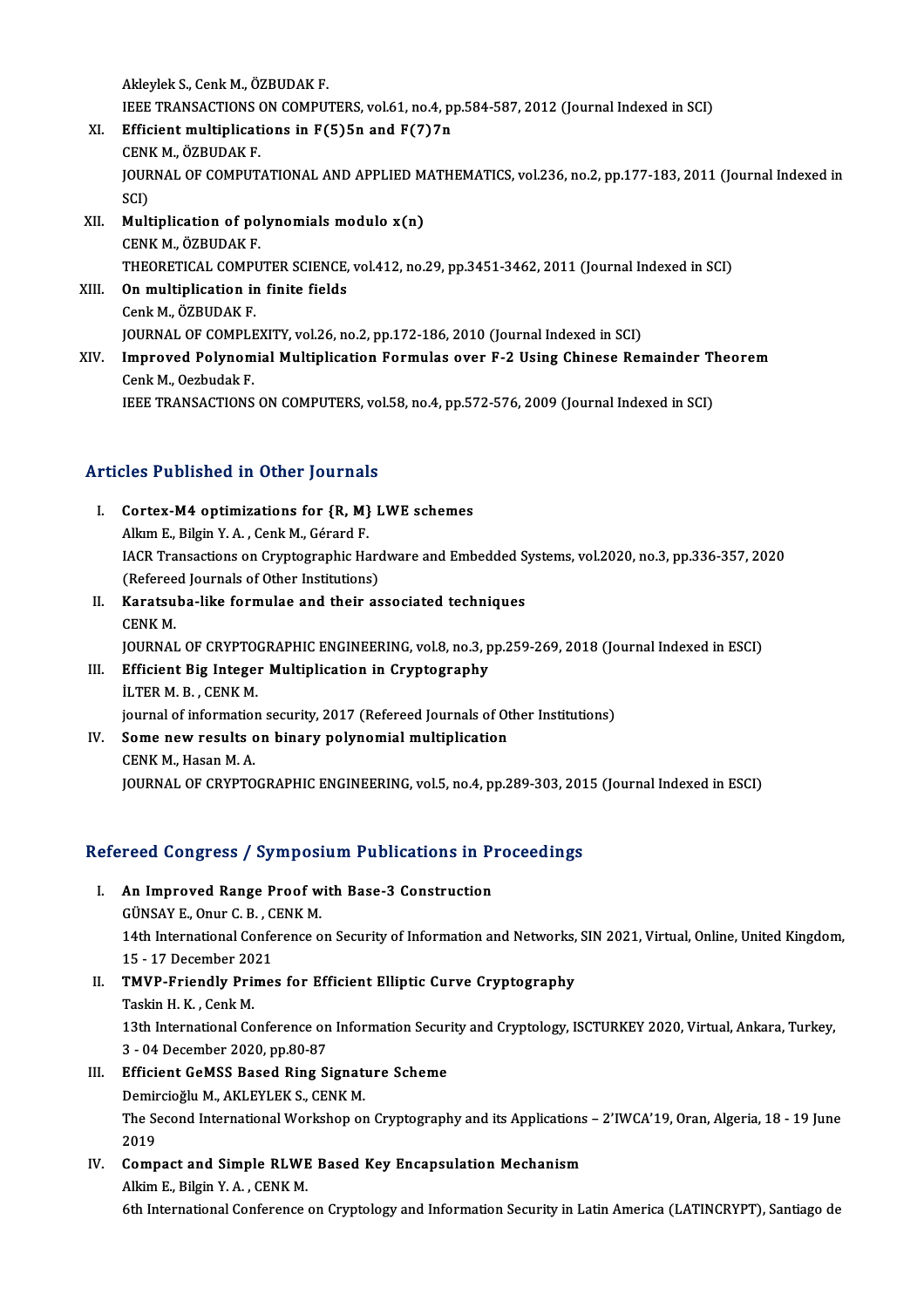|        | Cuba, Cuba, 2 - 04 October 2019, vol.11774, pp.237-256                                                             |
|--------|--------------------------------------------------------------------------------------------------------------------|
| V.     | Data sharing under confidentiality                                                                                 |
|        | Başer E., Hülagu T., Akyıldız E., Bilgen A., Cenk M., Keskinkurt-Paksoy İ., Kestel S. A.                           |
|        | Ninth IFC Conference, Basel, Switzerland, 30 - 31 August 2018, pp.1057-1072                                        |
| VI.    | <b>GUI Based Ring Signature Scheme</b>                                                                             |
|        | AKLEYLEK S., Demircioğlu M., CENK M.                                                                               |
|        | 18th Central European Conference on Cryptology (CECC 2018), Smolenice, Slovakia, 6 - 08 June 2018, pp.1-3          |
| VII.   | Speeding up Curve25519 using Toeplitz Matrix-vector Multiplication                                                 |
|        | Taskin H. K., CENK M.                                                                                              |
|        | 5th Workshop on Cryptography and Security in Computing Systems (CS2), Manchester, United Kingdom, 24               |
|        | January 2018, pp 1-6                                                                                               |
| VIII.  | How Cryptology Affects Digital Life and Transformation                                                             |
|        | <b>CENK M</b>                                                                                                      |
|        | Digital Transformation, 28 December 2017                                                                           |
| IX.    | Efficient Big Integer Multiplication in Cryptography                                                               |
|        | <b>İLTER M. B., CENK M.</b>                                                                                        |
|        | ISCTurkey, 25 - 26 October 2017                                                                                    |
| Χ.     | A New Algorithm for Residue Multiplication Modulo 2(521)-1                                                         |
|        | Ali S, CENK M                                                                                                      |
|        | 19th International Conference on Information Security and Cryptology (ICISC), Seoul, South Korea, 30 November -    |
|        | 02 December 2016, vol.10157, pp.181-193                                                                            |
| XI.    | Efficient Modular Exponentiation Methods for RSA                                                                   |
|        | Güner H., CENK M., ÇALIK Ç.                                                                                        |
|        | ISC Turkey 2015, 30 - 31 October 2015                                                                              |
| XII.   | Improved three-way split formulas for binary polynomial multiplication                                             |
|        | Cenk M., Negre C., Hasan M. A.                                                                                     |
|        | 18th International Conference on Selected Areas in Cryptography, SAC 2011, Toronto, Canada, 11 - 12 August         |
|        | 2011, pp 384-398<br>Polynomial Multiplication over Binary Fields Using Charlier Polynomial Representation with Low |
| XIII.  | <b>Space Complexity</b>                                                                                            |
|        | AKLEYLEK S., CENK M., ÖZBUDAK F.                                                                                   |
|        | INDOCRYPT 2010 11th International Conference on Cryptology in India, 12 - 15 December 2010                         |
| XIV.   | Faster Montgomery modular multiplication without pre-computational phase for some classes of                       |
|        | finite fields                                                                                                      |
|        | Akleylek S., CENK M., ÖZBUDAK F.                                                                                   |
|        | 25th International Symposium on Computer and Information Sciences, ISCIS 2010, London, United Kingdom, 22 -        |
|        | 24 September 2010, pp.405-408                                                                                      |
| XV.    | Polynomial Multiplication over Finite Fields using Field Extensions and Interpolation                              |
|        | Cenk M., KOÇ C. K., ÖZBUDAK F.                                                                                     |
|        | 19th IEEE Symposium on Computer Arithmetic (ARITH 2009), Oregon, United States Of America, 8 - 10 June 2009,       |
|        | pp.84-85                                                                                                           |
| XVI.   | Efficient multiplication in F-3lm, $m >= 1$ and $5 <= l <= 18$                                                     |
|        | Cenk M, ÖZBUDAK F                                                                                                  |
|        | 1st International Conference on Cryptology in Africa, Casablanca, Morocco, 11 - 14 June 2008, vol.5023, pp.406-    |
|        | 409                                                                                                                |
| XVII.  | Efficient multiplication in double-struck F sign3 $\ell$ m, m $\geq 1$ and $5 \leq \ell \leq 18$                   |
|        | Cenk M, ÖZBUDAK F                                                                                                  |
|        | 1st International Conference on Cryptology in Africa, AFRICACRYPT 2008, Casablanca, Morocco, 11 - 14 June 2008,    |
|        | pp 406-414                                                                                                         |
| XVIII. | Ayrık Logaritma Problemini Kullanan E İmza                                                                         |
|        | CENK M., YAYLA O.                                                                                                  |
|        |                                                                                                                    |